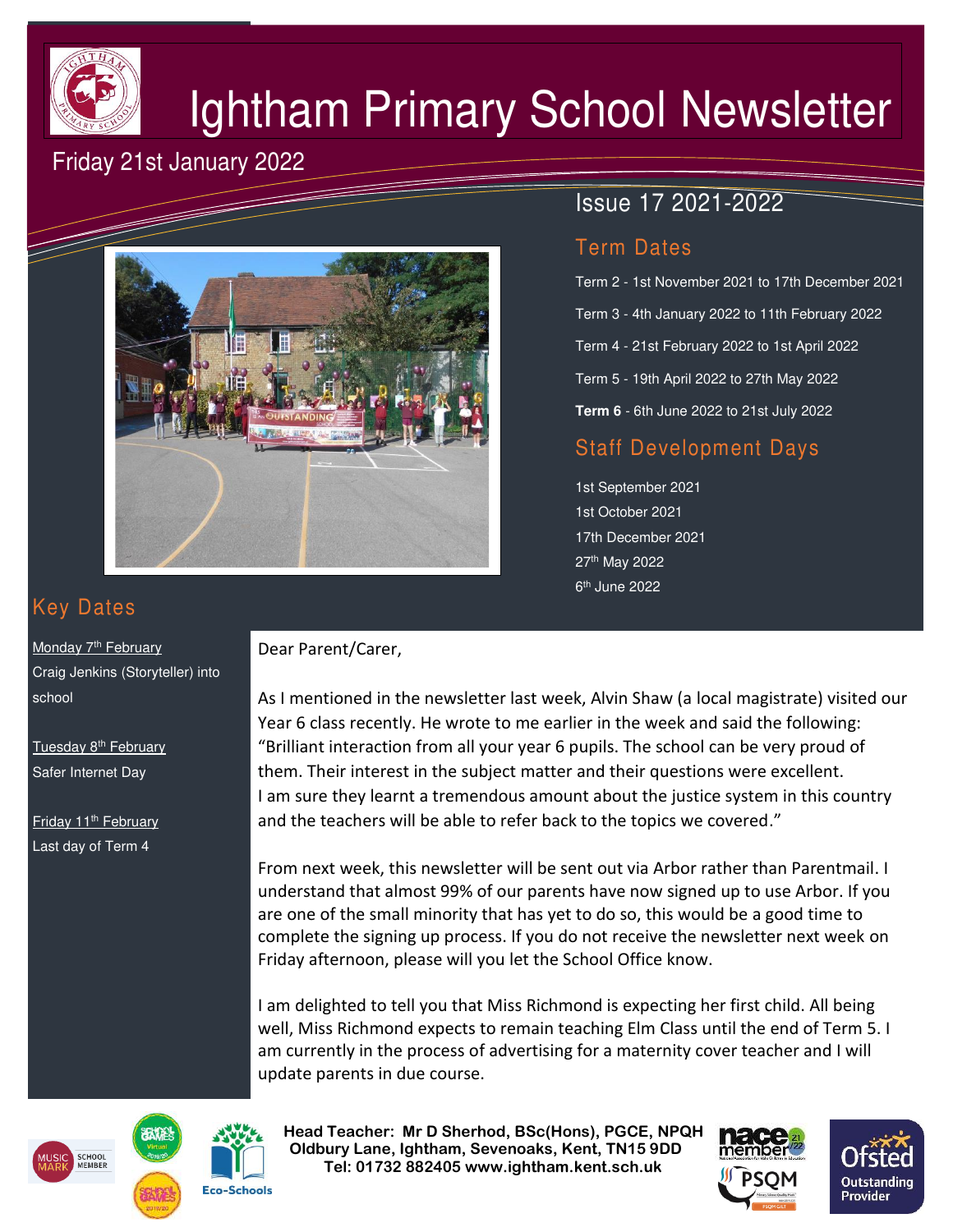#### **Attendance**

Attendance for this week is as follows:

Acorn – 96.1%

Pine – 96.1%

Chestnut  $-75.7%$ 

 $E$ lm  $-96.3%$ 

Willow – 87.0%

Beech – 95.7%

Oak – 96.0%

#### Lateness

The number of "lates" recorded this week were as follows:

Acorn  $-3$ 

 $Pine - 0$ 

 $Chestnut - 0$ 

Willow  $-2$ 

 $E$ lm  $-3$ 

Beech - 6

Oak - 2





**Eco-Schools** 

#### Ightham Primary School Newsletter

Mr Terry and Mrs Johnson ran parent meetings after school on Tuesday to discuss end of Key Stage assessments. If you were unable to attend the meeting, please do contact the relevant teacher and they will be happy to provide you with the presentation slides. The presentations will also appear on the class pages of the website in the next couple of weeks.

We have continued to have a few cases of covid in school this week. As I mentioned last week, Year 2 in particular has been affected and this class has been operating in a bubble this week. There were a few cases of covid reported in Year 3 over last weekend, and I wrote to those parents separately requesting that they test their children daily using LFDs. Staffing, as anticipated, has been affected by covid, although thankfully it has been manageable so far. I am pleased, following my request a couple of weeks ago, that Mrs Black has joined our team as a supply teacher. Mrs Black has many years' teaching experience, and I am delighted to welcome her to our team.

We have signed up to Recycle4Charity which recycles printer ink cartridges and raises funds for the school. If you have any empty inkjet cartridges please bring them to the school office via your child's bookbag. Please note they do not accept laser printer cartridges or toners.

It is not too late to make a contribution to our School Fund. Less than 50% of our parents currently make a contribution and we are very grateful for all contributions we receive. As are we all, the school is impacted by inflation costs.

Mr D Sherhod

Head Teacher